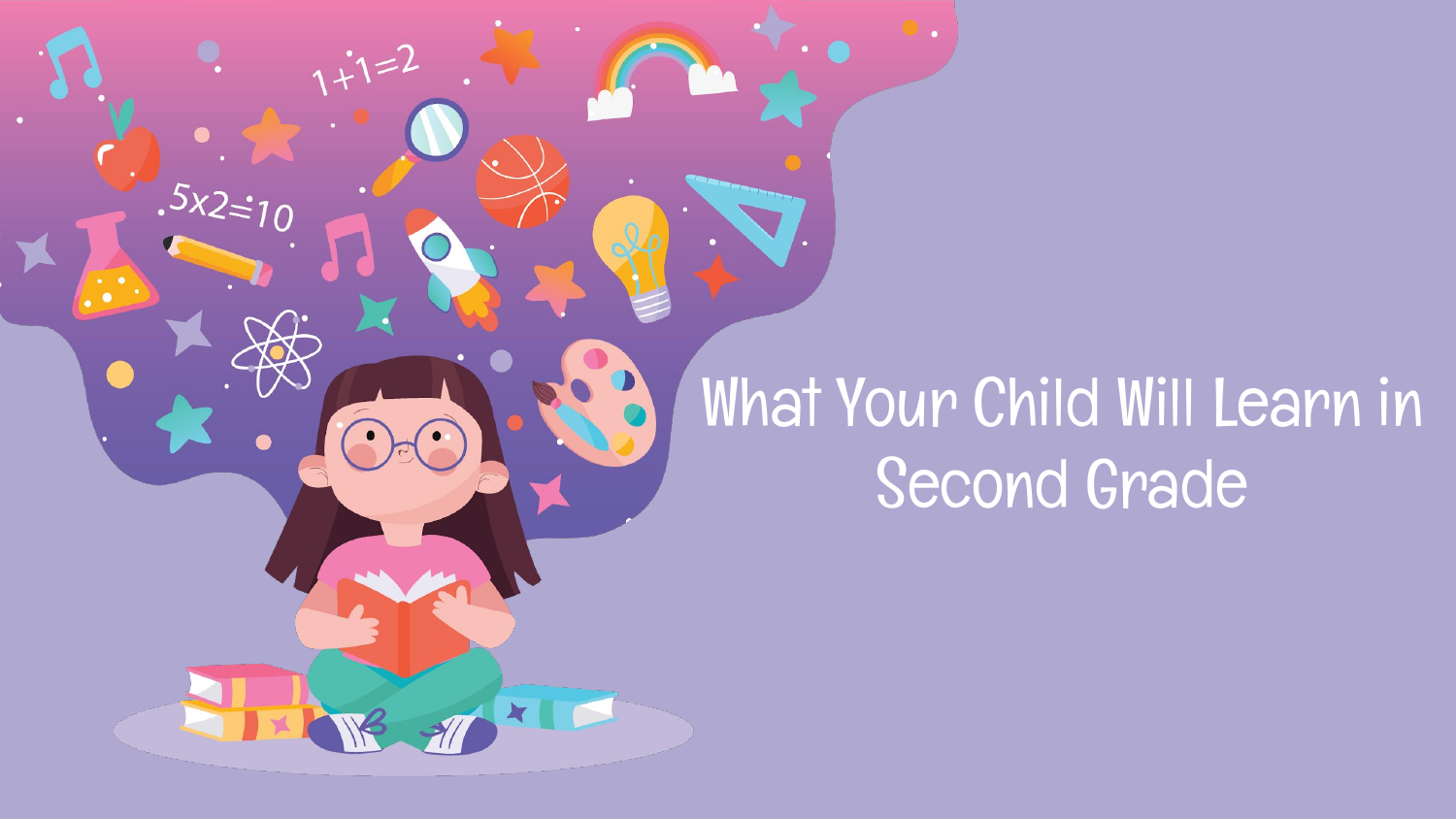### English Language Arts

- Identify and read common vowel team pairs such as "ea," "oa," "ee."
- Read words with prefixes and suffixes.
- Know the central message, lesson, or moral and describe how characters respond to major events and challenges.
- Compare and contrast two or more versions of the same story or two texts on the same topic.
- Understand the meaning of words and phrases in texts, use context clues to determine the meaning of unknown words.
- Identify the author's main purpose in writing a text and the reasons the author gives to support the ideas.
- Write a well-planned detailed opinion, informative, and narrative work.
- Use digital tools to produce and publish writing.
- Participate in shared research and writing projects.
- Tell a story or recount an event using complete sentences with details.
- Show understanding of more difficult parts of speech (nouns, verbs, adjectives).
- Write complete sentences and questions using basic capitalization, punctuation, and spelling.
- Use words/phrases learned through conversations, reading, being read to, and responding to texts.

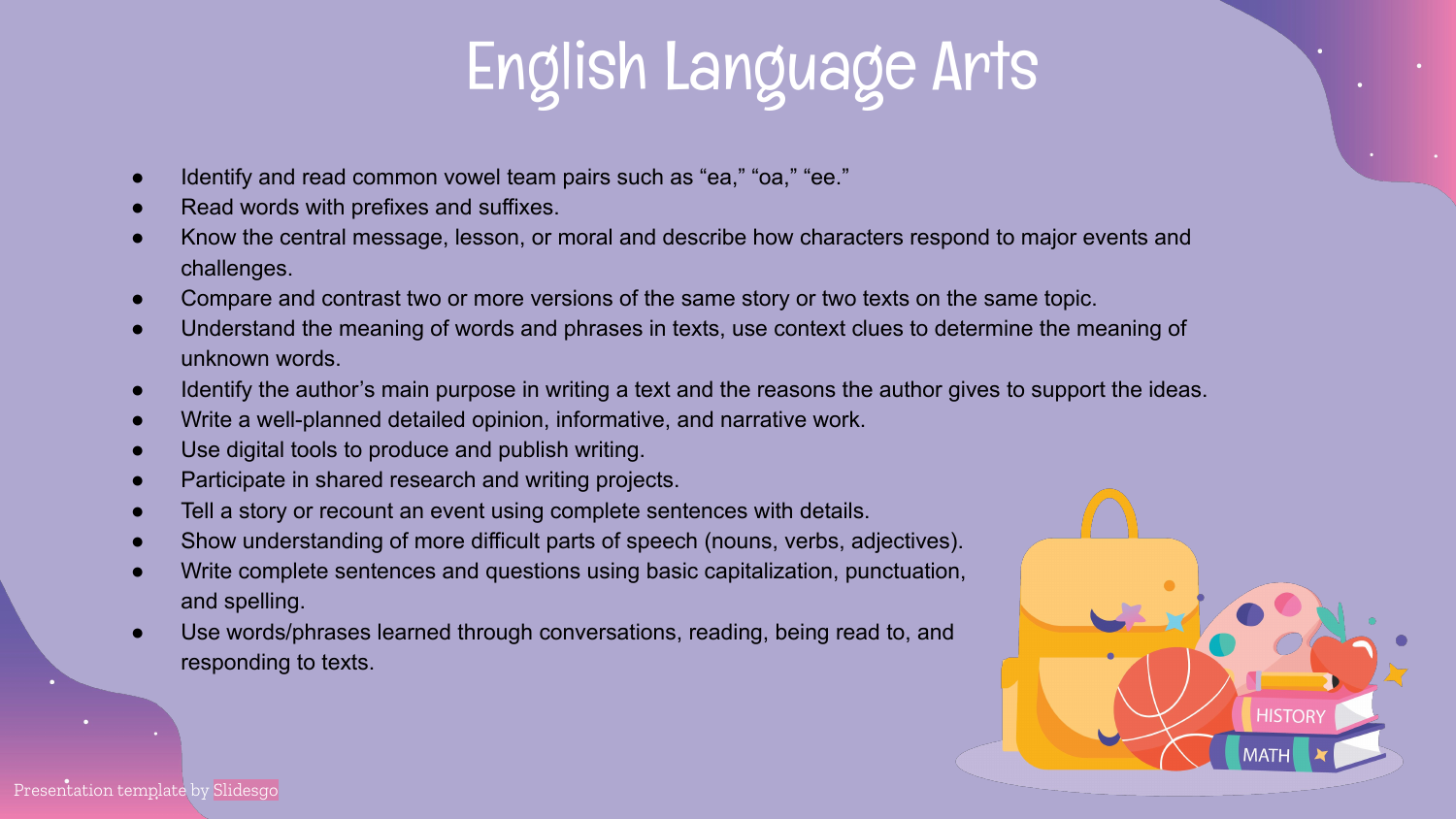# **Math**

- Count by 1s, 5s, 10s, and 100s within 1,000 from any number.
- Determine whether a group of up to 20 objects has an even or odd number of objects arranged in arrays.
- Use various strategies to add and subtract numbers within 1,000 and
	- explain thinking. Fluently know addition facts within 20 from memory.
	- Model and solve different types of one and two-step addition and subtraction word problems using numbers to 100 including word problems involving length measures and money.
- Make, break apart, and compare two three-digit numbers based on hundreds, tens, and ones.
- Read and write numbers within 1,000.
- Measure and estimate the lengths of objects.
- Tell and write time to the nearest five minutes on digital and analog clocks, using a.m. and p.m.
- Create picture and bar graphs. Analyze and explain its data.
- Recognize and draw specific 2-D and 3-D shapes including triangles, quadrilaterals, pentagons, hexagons, cubes, and rectangular prisms.
- Divide circles and rectangles into equal-sized parts and describe the parts as halves, thirds, and fourths.

 $\bullet$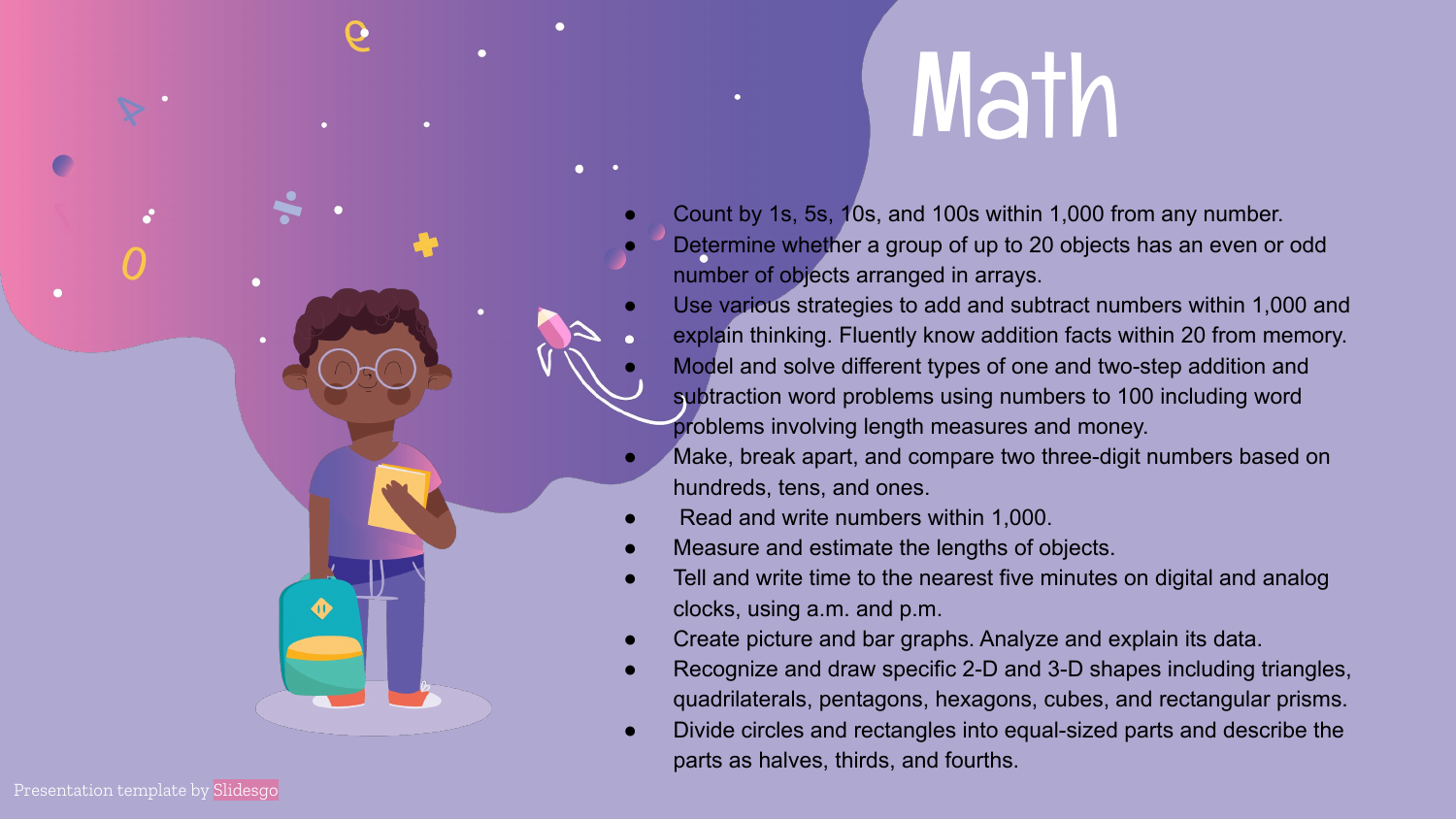### Science

- Work cooperatively, asking questions and seeking answers while exploring phenomena in their natural world.
- Know a solid keeps its own shape while a liquid takes the shape of its container and use this knowledge to make predictions.
- Describe how solids and liquids change when heated and cooled.
- Measure and compare the volume of a liquid in different containers.
- Explain the relationship between sound and vibrating objects.
- Explain how human vocal cords make sound and how the ear receives sound.
- Identify weather tools, use them to collect data, and use the data to describe weather.
- Compare weather patterns based on weather that happens in different seasons of the year and different times of day.
- Know light travels from the sun to the Earth and how the sunlight affects the earth.
- Compare the life cycles of different animals and identify how parents and their offspring are the same and different.
- Describe how animals of the same type are the same and different (e.g., chicken/eagle)